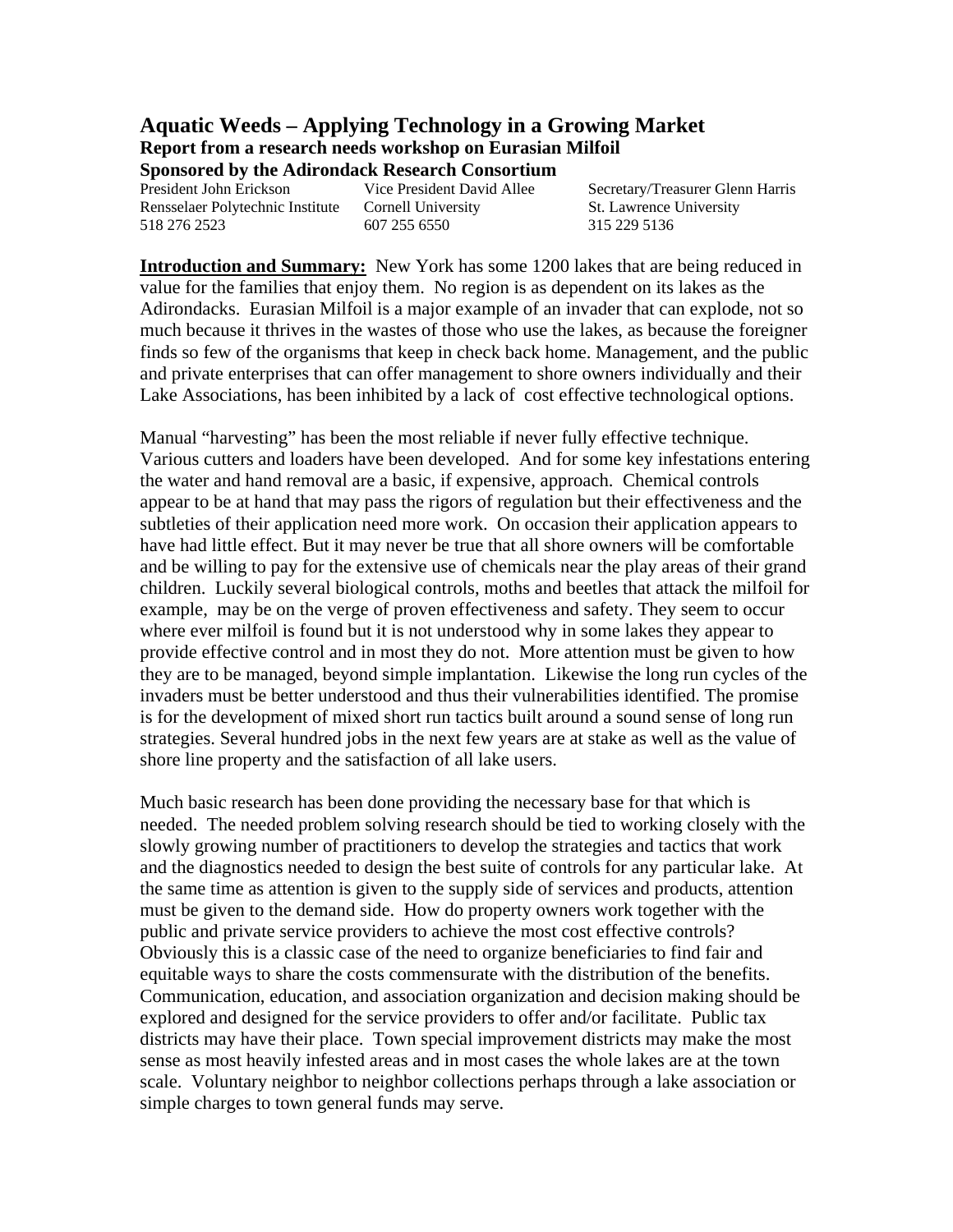Rick Hoffman (NYS DoS), an Alternate Commissioner of the Adirondack Park Agency, and representatives of the NYSDEC suggested to Jon Erickson, President of the Adirondack Research Consortium that ARC hold one or more workshops to clarify the research needs in the control of the invasive aquatic, Eurasian Milfoil. David Allee, Vice President of ARC, was asked to moderate the first workshop and prepared these notes. ARC members and participants are a mixture of basic and applied researchers, represent outreach capability in each county and at the state level, people who are proven performers in linking this kind of technology development with the problem solving programming, with the value and job creation potential.

Hopefully from this process proposals would be prepared for likely funders; perhaps it will even lay a better basis for State and/or Federal funding of the needed work. The first workshop, as the following will show, defined a number of needed areas of work and past efforts to identify resources. A beginning was made on setting priorities. But it remains for a follow-up session to rough out research project concepts and assign the writing tasks, etc., that might lead to fundable proposals and the needed multi-disciplinary program they should represent. Such a session will be scheduled in the near future.

### **Some Institutional Histories – Building Capacity for Problem Solving.**

Many of the participants reported on their prior activities relevant to the problem of Milfoil infestations. These are summarized here to indicate the growth and direction of institutional capacity to manage these and other resource problems. Proposals that can show how the work proposed fits into a problem solving network should be given priority.

The meeting was held at the The Darrin Freshwater Institute of RPI, Bolton Landing NY, on Lake George since 1967, at this site since 1980, with a major building addition in 1995. Chuck Boylen reported that monitoring and management of exotics in cooperation with the Lake George Assn has proceeded from the beginning. Trends in National Science Foundation and other funders for ecosystem studies have varied over time in terms of how much attention can be given to the topic of exotics. But the Institute has followed the rise and fall of the water chestnut and, since the mid 80's, milfoil and its environment in the literal zone. Zebra mussels are also a current interest. A half dozen faculty are involved at any one time, six staff and 18 summer interns.

Note that a number of Universities maintain such facilities and have such capacity both in and out of the region. A relevant example are the experimental ponds reported on by Bob Johnson. The ponds were installed at Cornell in 1964 to help deal with aquatics – started with Findley Lake's interest in using Diquat. Worked on Rodeo and Sonar in recent years. Since the late 80's on harvesting options, moth and weevil. Done 70 lake surveys with a wide range of situations. Either moth and weevil found in all, wide range of density and mix. Don't understand why or what difference it makes to add them in the open lake or otherwise. Competition?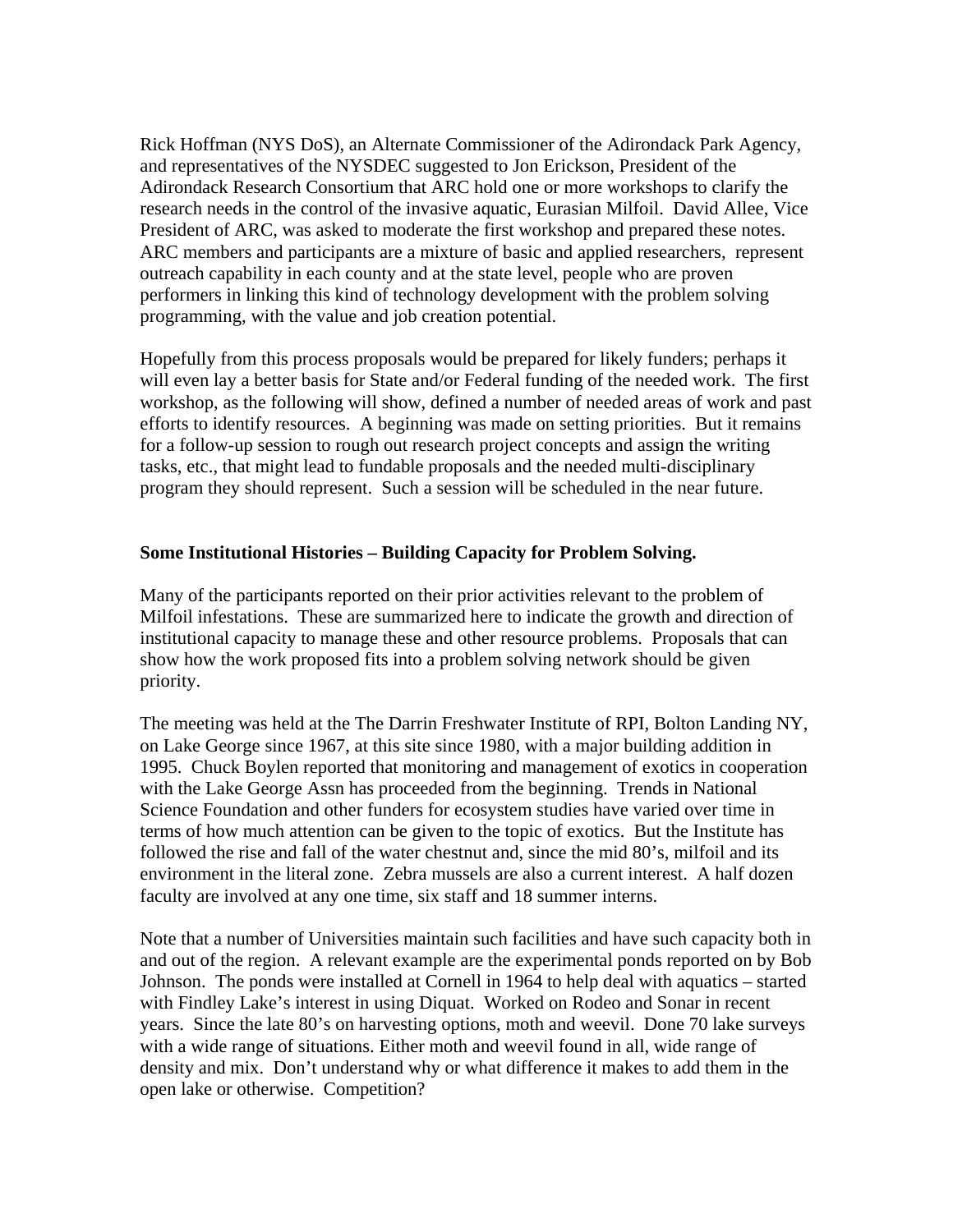The Lake George Assn has been led by Mary Arthur Beebe in its response to Milfoil. It has been a controversial topic and not as fact driven as she would have liked. When Chuck Boylen verified it in '85 they sought help in developing a program. The Coalition of Lakes Against Milfoil was one result. Other states provided models for such a program. For example other states fund this work by adding to the fee for boat registrations. Objections from Long Island Sound discouraged that approach. An integrated plan would have a variety of controls to fit the variety of locations with a matrix for assessment and diagnostics indicating the approach – hand pulling, suction dredge, mats, a chemical application, what have you. Ken Wagner (ENSER) of Boston was helpful utilizing the Institute data.

The past president of the Federation of Lake Associations, John Miller, reported on efforts to interest Congressman Boehlert – a major force in environmental matters in the House whose district is on the south side of the region (Utica). A test program that would focus on Lake George and Eagle Lake was coordinated with staff at NYSDEC for \$400,000 a year for three years. It would demonstrate the chemical Sonar and biological controls, create a priority list of all lakes in the state bringing existing data together in a GIS format, support work at the Cornell Experimental Ponds by Bob Johnson on the weevil grubs and the moth caterpillars, carryout field work on lakes and start an implementation support program. This produced some interested responses from State and Federal officials. For example US EPA suggested that such funding should only be provided where the lakes in question were fully served by a pollution control program. The management of septic systems with their likely discharge of Phosphorus in a highly available form was a special concern. A leading role by NYS agencies may also provide a vehicle for Federal funding through one of the many programs that now work thorough State agencies.

The NYS Department of Environmental Conservation overall is a client agency of the USEPA as well as the US Fish and Wildlife Service. Habitat values have traditionally been a concern of the biologists at NYS Division for Fish and Game. Engineers of the Division for Water have, like its significant funder EPA, put the emphasis on chemical contaminants in designation of impairment classifications of stream and lake segments. All have increased the emphasis on whole watershed programming. But now EPA is also suggesting the broadening of the standards for "303" priority waterbody lists to include nuisance species. For example all the lower Hudson might be considered additionally impaired due to Waterchestnut. Such changes should facilitate clarification of lead responsibility for Milfoil. Note that Tim Sinnott reported that DEC had just completed the first statewide Nuisance Species Plan in the US.

The Residents' Committee for the Adirondacks is an other example of the many active citizen's organizations that take an interest in environmental resource management particularly in the North Country. They have worked with Senator Stafford to support a bill that would allow towns to require boat washing building on the model of recently passed authority for towns to regulate jet skis. How effective this would be in controlling the transfer of Milfoil among other nuisance species was one of the concerns identified.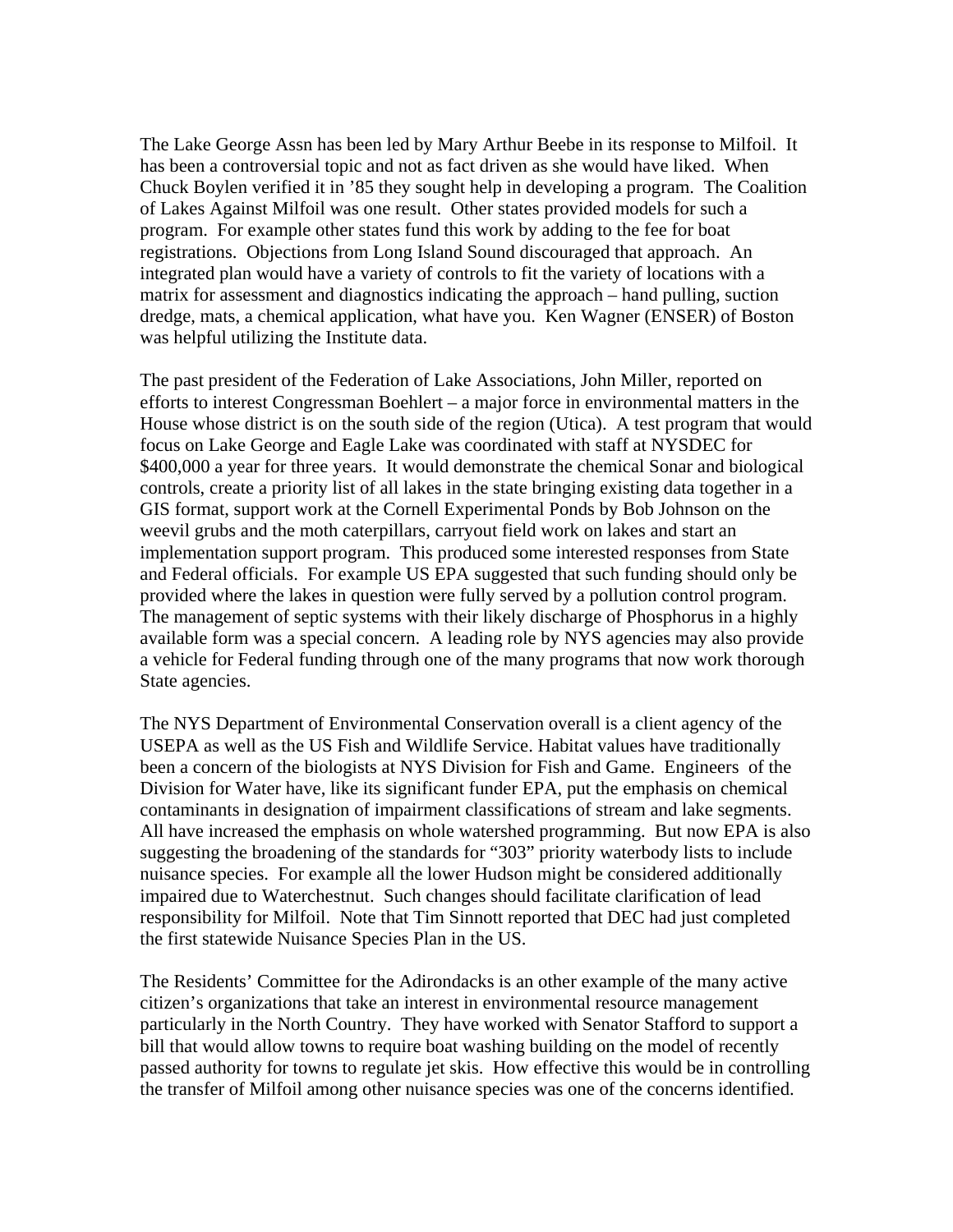Similarly the Nature Conservancy, including its Adirondack chapter, has targeted ecological integrity as a guide to policy and has encouraged cooperative public/private programs on species such as Loosestrife, Knotweed and Garlic Mustard. Careful study and the application of well developed protocols is needed to avoid unintended consequences of biological or chemical controls.

#### **Other Comments on Research Needs**

Link the biology of the invasive species to the management tools?

To the actions of landowners? Other confounding factors?

Evaluate and supplement GIS and mapping of factors

Aquatic herbicides

- factors in determining effectiveness
- guidance in use
- achieving balance with other means
- habitat effects for other species

Insect control

- factors in determining effectiveness
- guidance in use
- achieving balance with other means

Evaluate the experience of FL-LOWPA counties (24)

- Value of county capacity building ala Fred Anderson.
- Funded by the State for a decade and a half weeds kicked it off
- Experimentation and understanding sought
- Including land use and stream monitoring
- Value of links between funded county offices and lake associations

Why did Cayuga Lake change? Moth and weevil? Others?

Finding the balance between enforcement and education – what are the increments to make them effective.

Potential for good housekeeping behaviors? Eg., boat cleaning at launch sites

#### **Next Steps - Link to APA Review**

The Adirondack Park Agency is a response by New York to the very high proportion of private land in a park equal is size to the five largest mainland parks in the Federal system. It is charged with providing regulatory guidance to a variety of activities such as about thirty permits for plant control since 1983. Seventeen were for Milfoil – many to local governments. They have found that there are many frustrated citizens, including control of native species, who often don't understand the complexity seen by scientists. Professional advice is needed. From such understanding, organized support for funding can be expected. The Agency Board has asked for a review of this problem utilizing lake